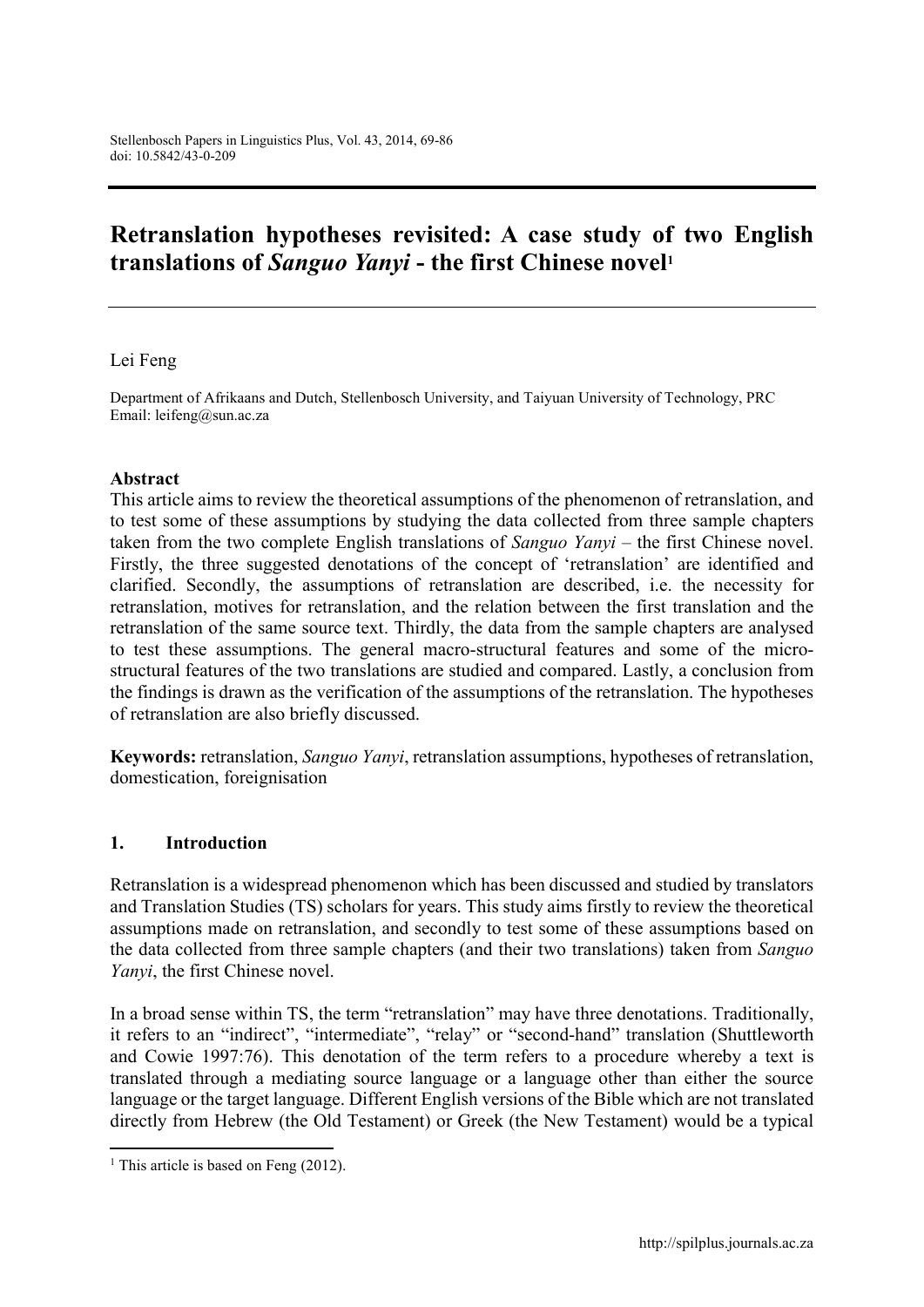example of this denotation. In the 1920s and 1930s in China, [Hans Christian Andersen'](http://en.wikipedia.org/wiki/hans_christian_andersen)s fairy tales, Henrik Ibsen's dramatic works, Miguel de Cervantes' [magnum opus](http://en.wikipedia.org/wiki/magnum_opus) *[Don Quixote](http://en.wikipedia.org/wiki/don_quixote)*, and some works from the former Soviet Union were translated into Chinese from English or French versions; these translations might have been more widespread and accessible than the texts in their original languages. Another reason might be that the Chinese translators of these works, at that time, could only read English or French.

The second denotation can be termed a "back translation", which refers to a target-language text that is translated back into the language of the source text (ST) for the purposes of comparison and correction. A back translation is usually used for assessing the semantic range of the source-language text (Almberg 1995:925). Sometimes back translation occurs in some peculiar circumstances, such as when a translated version is published first due to the fact that the original text or manuscript was lost before it ever went to print. Years later, when the need or wish arises to publish the original text, a back translation becomes the only option. It must be noted that the back-translation text can only be secondary since its ST, which is the translation of a ST, is already second-hand material.

However, the most commonly used denotation of the term "retranslation" refers to "either the act of translating a work that has previously been translated into the same language, or the result of such an act, i.e. the retranslated text itself" (Gürçağlar 2009:233). This phenomenon is also called "new translation" or "multiple translations" (Almberg 1995:927), which refers to a text that is translated more than once into the same target language or different target languages.

The present study will focus on this last denotation of the concept, and the term "retranslation" is used specifically to refer to the new translation of the same ST into the same target language.

# 2. Assumptions on retranslation

The most frequently retranslated works are sacred texts and literary works (Brownlie 2006:146, Aaltonen 2003). Most great classics of the world have been translated more than once. Retranslation of these texts has usually been regarded by many as a positive phenomenon, as it contributes to the diversity and broadening of the available interpretations of the ST. Nonliterary retranslation, such as of scientific and technical texts, is a practice that is best avoided as it is generally viewed as redundant repetition (Gürçağlar 2009:233).

Retranslation of a book is normally conducted by a different translator at a different time. The period of time between the initial translation and the retranslation may vary from a few years to hundreds of years. Short texts, such as poems, may be retranslated more frequently than lengthy works. For instance, one of the most popular Chinese poems *Jing Ye Si* (lit. 'Silent Night Thinking'), which has only four lines, has at least 30 English translations<sup>2</sup>. The reason is obvious: it usually takes one less time and effort to translate a short text than it does a longer one. The same translator may also retranslate a text that s/he has translated before. For instance, in 1944 Fu Lei published his Chinese translation of Honoré de Balzac's novel *[Le Père Goriot](http://en.wikipedia.org/wiki/le_p%25c3%25a8re_goriot)* (1835). Six years later, Fu had a retranslation published because he was not satisfied with his first translation, which he thought was "too rigid and inflexible, not fluid and smooth enough, and the original rhythm and taste [was] lost" (Fu 1951:81).

 $\overline{\phantom{a}}$ <sup>2</sup> Feng (ed.) *Handbook of Chinese English Translation* (forthcoming).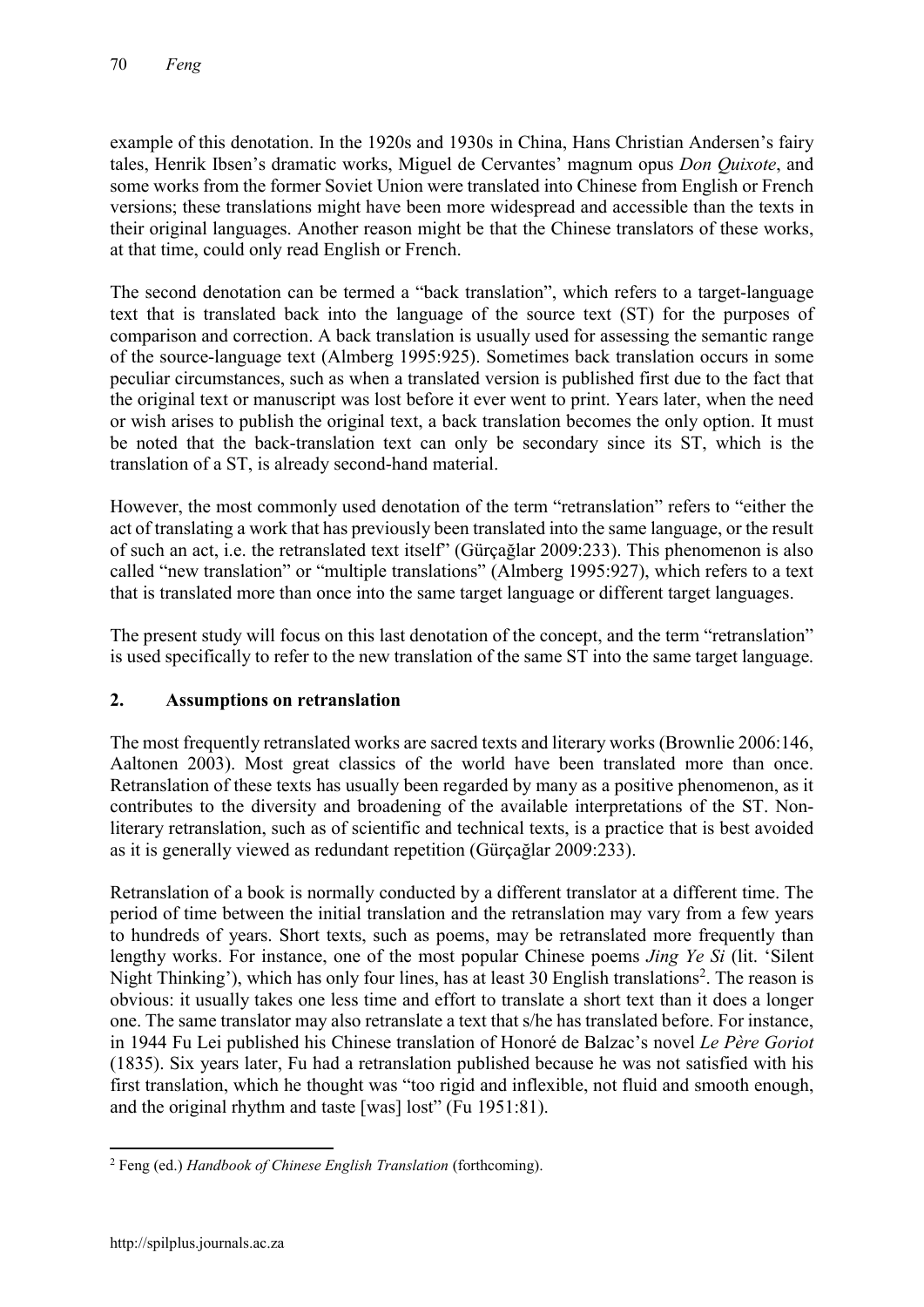Some assumptions have been made on the retranslation of literary works. What follows is an attempt to describe these assumptions from the following three perspectives:

- 1. The necessity of retranslation, i.e. is retranslation necessary or "wasteful"?
- 2. Motives for retranslation, i.e. why do retranslations occur?
- 3. The relation between the first or initial translation and the "new" translation(s).

#### 2.1 The necessity of retranslation

Though retranslation has been criticised by some scholars as being "wasteful" (Almberg 1995:926), this phenomenon still exists. In China, translation scholars have been discussing retranslation since the 1930s. Modern Chinese writer and translator Lu Xun (1881-1936) published an essay in 1935 in favour of retranslating important literary works. In his essay, entitled *Multiple Retranslations are Necessary*, he argued that a retranslation was necessary even if a good translation of the same work already existed, as the retranslator could benefit from the old translation and try to achieve "perfection". He even went as far as suggesting that two or more contemporary translators should commence translating the same work at the same time with full awareness of each other's on-going work, so as to encourage competition. Furthermore, he noted that language is changing all the time, so a work can deserve as many as seven or eight translations or retranslations. Another renowned literary critic, Mao Dun (1896- 1981), was also a strong supporter of retranslation. He made comments on the two Chinese translations of Brontë's *Jane Eyre*, arguing that both works are good translations and, more importantly, that both also provide material or data for translation scholars or translators to study and compare different methods of translation in order to improve translation quality (Mao 1980:19). Good literary works are written in powerful language and are psychologically penetrating. Different translators, no matter the time or historical periods, first as readers of the original work, may have different interpretations of the same work (here the ST), and in their attempts to render the work in a different language, the word choice and writing style in their translations may also be different. This should be viewed as beneficial for both readers of the translations, who are offered an opportunity to choose from a variety of versions to read, and TS scholars, who will have more data (in the form of different versions of translation) to conduct their research.

The "retranslation hypothesis" was originally suggested by the French translation scholar Antoine Berman in 1990. In terms of literary retranslation, Berman argued that the translation of literary works is an "incomplete act", and only through retranslations can it strive for completion (Berman 1990:1). Berman's "completion" means the retranslation is usually "closer" to the ST. This notion was also discussed by Venuti (1995) who suggested foreignised translation be conducted rather than domesticated translation which had been dominating the industry for years. Snell-Hornby (1988:113-114) argues that literary translation is an act of communication, and any translation can rarely attain the stability of an original work. Generations later, the translation "loses its communicative function as a work of literature within a continually shifting cultural system". Then, the need to create new translations arises. This can be reflected in the Chinese translation of the 19<sup>th</sup> century English novel *Jane Eyre*. The initial translation was first published in 1945, four years before the People's Republic of China was founded. The second Chinese translation only appeared in 1980, two years after China adopted the policy of opening to the outside world and in a totally different cultural system from that in 1945 when China was still a half-colonised and half-feudal society.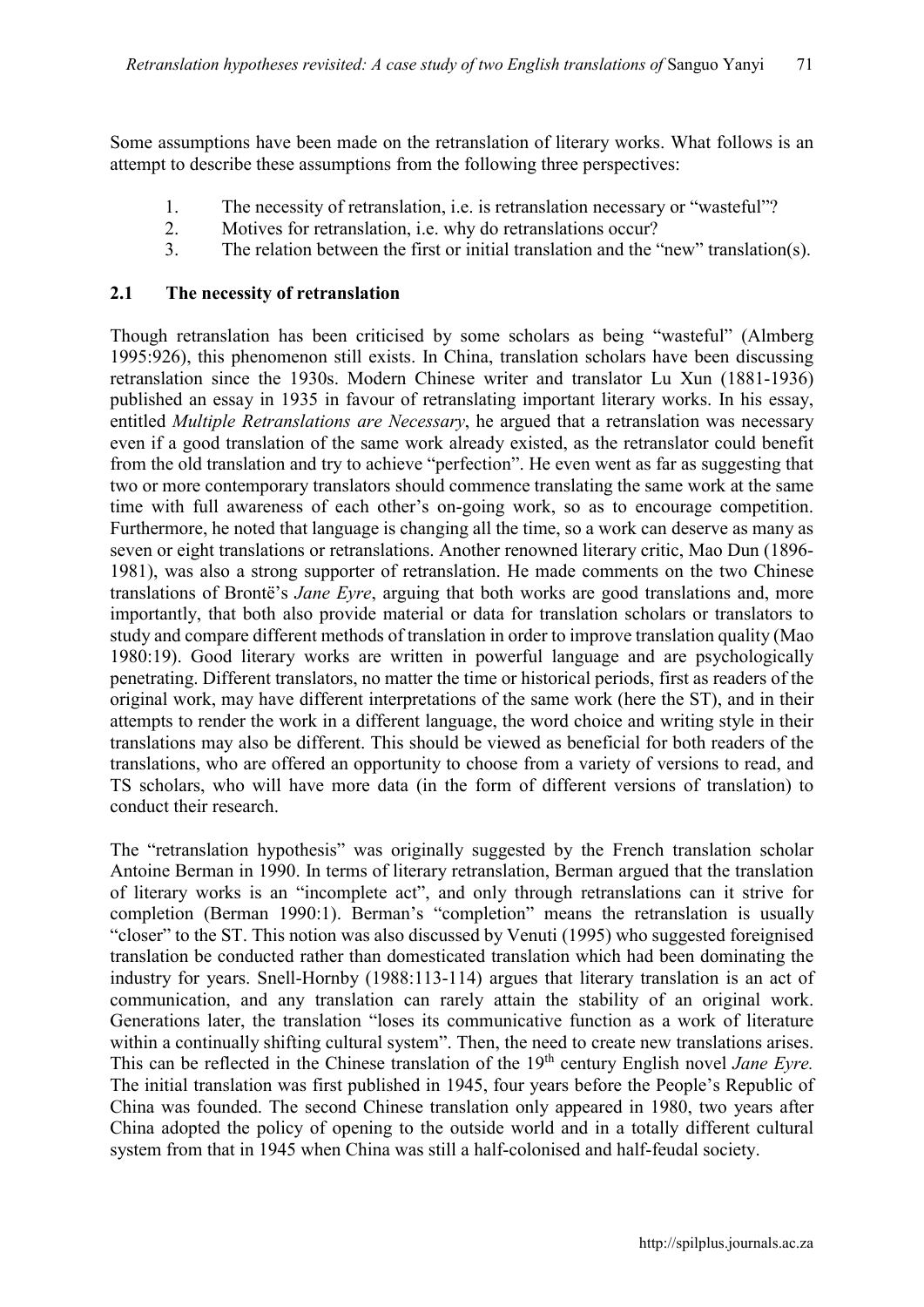# 2.2 Motives for retranslation

Works are retranslated for one or more reasons. Retranslation can be initiated by the translator, the publisher or the author of the ST, or perhaps any two of the three parties. With regard to the translator of literary works, there may be two situations where retranslation occurs: in some cases, due to lack of communication or information, the translator does not have knowledge of a pre-existing translation or, according to Venuti (2003:25), some translators may not be aware of the presence of an earlier translation. This situation is termed "passive retranslations" by Pym (1998:82).

However, in most cases, the translator is fully aware of the existing translation yet still does the retranslation, the reason usually being that s/he is not satisfied with the pre-existing translation and wants to do it differently. Furthermore, according to Venuti (2003:30), some retranslations may originate purely from a translator's personal appreciation of a text with no other reasons. This situation is termed by Pym (1998:82) as "active retranslations", the cause of which is suggested to be "disagreements over translation strategies" in addition to a translator's personal appreciation of the original work.

With regard to the publisher, there may also be several situations where retranslation occurs, as explained by Gürçağlar (2009:235):

- 1. The publisher wishes to publish a different translation of a desired book (say a classic novel whose copyright has expired already) that has been translated and published by another publisher;
- 2. The publisher expects that a retranslation may introduce a new interpretation of the source text or address a different readership.

If a translation is very old, and the language and style become outdated, a new translation will be necessary for a contemporary readership. Berman (1990) calls this the "issue of ageing", and suggests that "while originals remain forever 'young', translations will age with the passage of time, thus giving rise to a need for new translations" (Berman 1990:1). This is true in the sense that the original work is the only version in existence, and its translations may vary in language or format. The ageing of translations and the need for new translations are also associated with "language change and the need to update the wording and terminology used in earlier translations" (Hanna 2006:194).

Some scholars also suggest that "changing social contexts and the evolution of translation norms" contribute greatly to the motives for retranslation (Brownlie 2006:150). However, in the case study that follows, the "translation norm" prevalent at the time when the initial translation was conducted (early 1900s) is not easily determined. Therefore, only the social contexts will be described in the following sections.

## 2.3 The relation between the first translation and the "new" translation(s)

Venuti (2003:25) argues that retranslations "justify themselves by establishing their difference from one or more previous versions". The tension and competition between the different translations obviously favour the new ones, though the translators of these new versions may take different approaches and use different strategies from those taken and used in pre-existing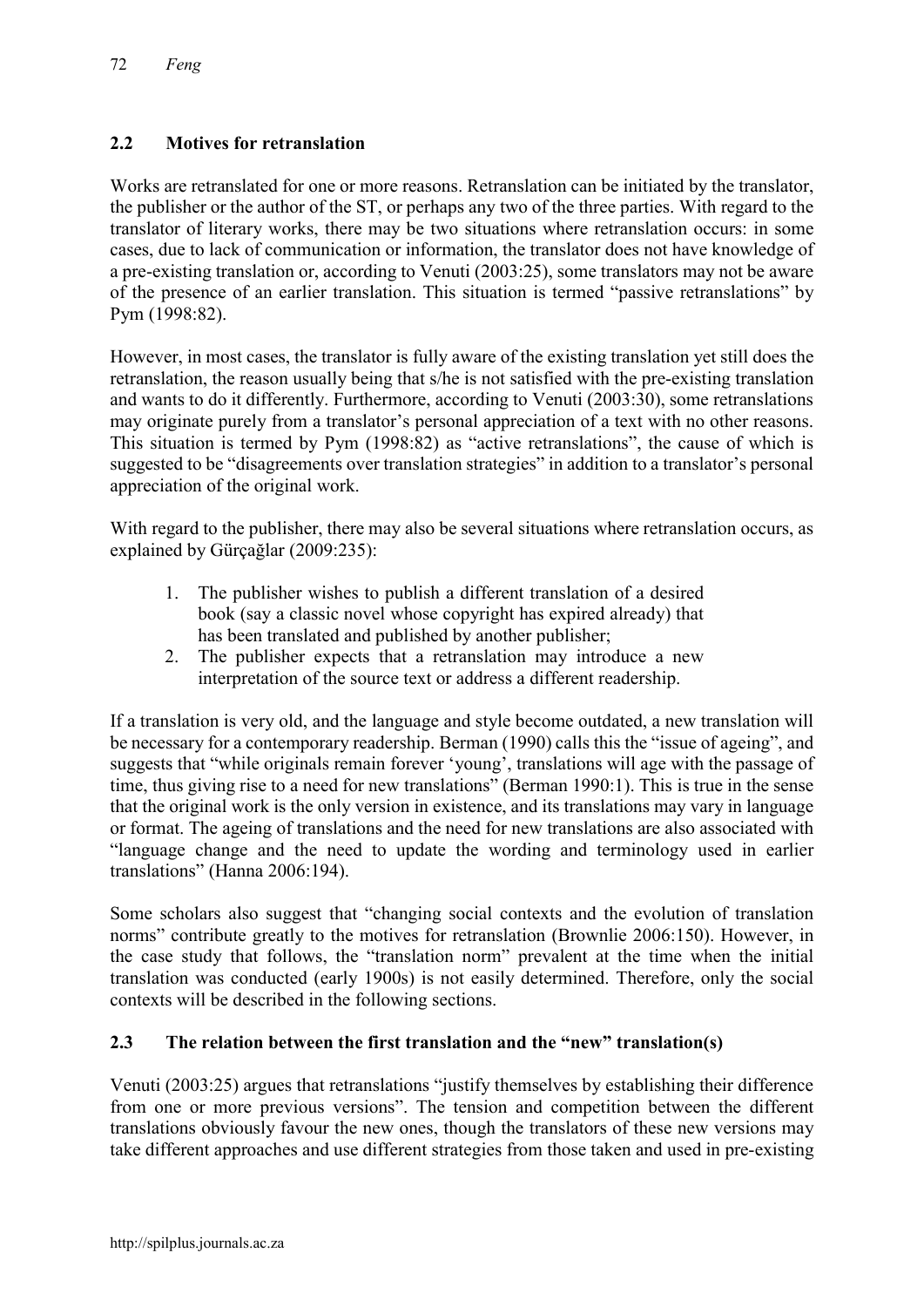translations to intentionally "establish the difference". It is assumed that the differences are guided more by social or ideological premises than by linguistic or literary lack in the previous translations (Venuti 2003:25).

Berman suggests that an inherent "failure" is at its peak in the first translations which, "driven by cultural and editorial considerations, are assumed to suppress the alterity of the translated text and to feature cuts and changes that are motivated by a concern for higher levels of readability" (Gambier 1994:414). Thus, the first translations are usually domesticated or targetoriented. Gambier (1994:ix-x) notes that"[t]he subsequent translations, by contrast, pay more attention to the letter and style of the source text and maintain a cultural distance between the translation and its source, reflecting the singularity of the latter". Thus retranslations tend to be source-oriented or foreignised ones. However, this is not always the case. One exception is the Chinese translations of the Russian novel *Razgrom* ('The Rout'). The initial translation by Lu Xun in 1935 was a typical foreignised one, as he intentionally used "Europeanized Chinese" and caused heated debates among writers and translators (Chan 2004:151). Later Chinese translations of the same novel, six versions in total by six different Chinese publishers<sup>3</sup> up to the year 2013, tended to be more domesticated than the initial translation.

The assumptions from the above-mentioned perspectives can be summarised as follows:

- 1. In terms of necessity, retranslation of literary works is not only necessary but also important, as retranslations add value to the original work (ST).
- 2. In terms of motives, changing social contexts play an important role, and both the retranslator and the publisher intend to establish the difference from the preexisting translations.
- 3. In terms of the relationships between the initial translation and the retranslation, the former tends to be more target-oriented and more likely to take a domesticating approach, while the latter tends to take a foreignising approach. These differences are mainly guided by social or ideological premises.

In the next section, these assumptions will be tested through their application to the data.

## 3. The case study

 $\overline{\phantom{a}}$ 

Two English translations of the Chinese novel, *Sanguo Yanyi*, will be studied to test the abovementioned assumptions on retranslation. Due to the great length and extensiveness of the ST, which contains 120 chapters, three chapters are selected as foci of the analysis, especially where data are analysed on a micro-structural level. These three chapters are Chapter 1, Chapter 60 and Chapter 120. The reasons for choosing these three chapters will be detailed in section 3.3.

# 3.1 The source text and the translations

*Sanguo Yanyi* is the first full-length novel with clear chapter divisions to appear in China. This epic describes the political and military contention over a period of approximately 100 years (168-265 AD) among the rival power groups Wei, Shu and Wu, headed by Cao Cao, Liu Bei and Sun Quan, respectively. The three groups bid for control of the Chinese empire during the

<sup>3</sup> See http://book.douban.com/doulist/1704817/ (Accessed 19 April 2014).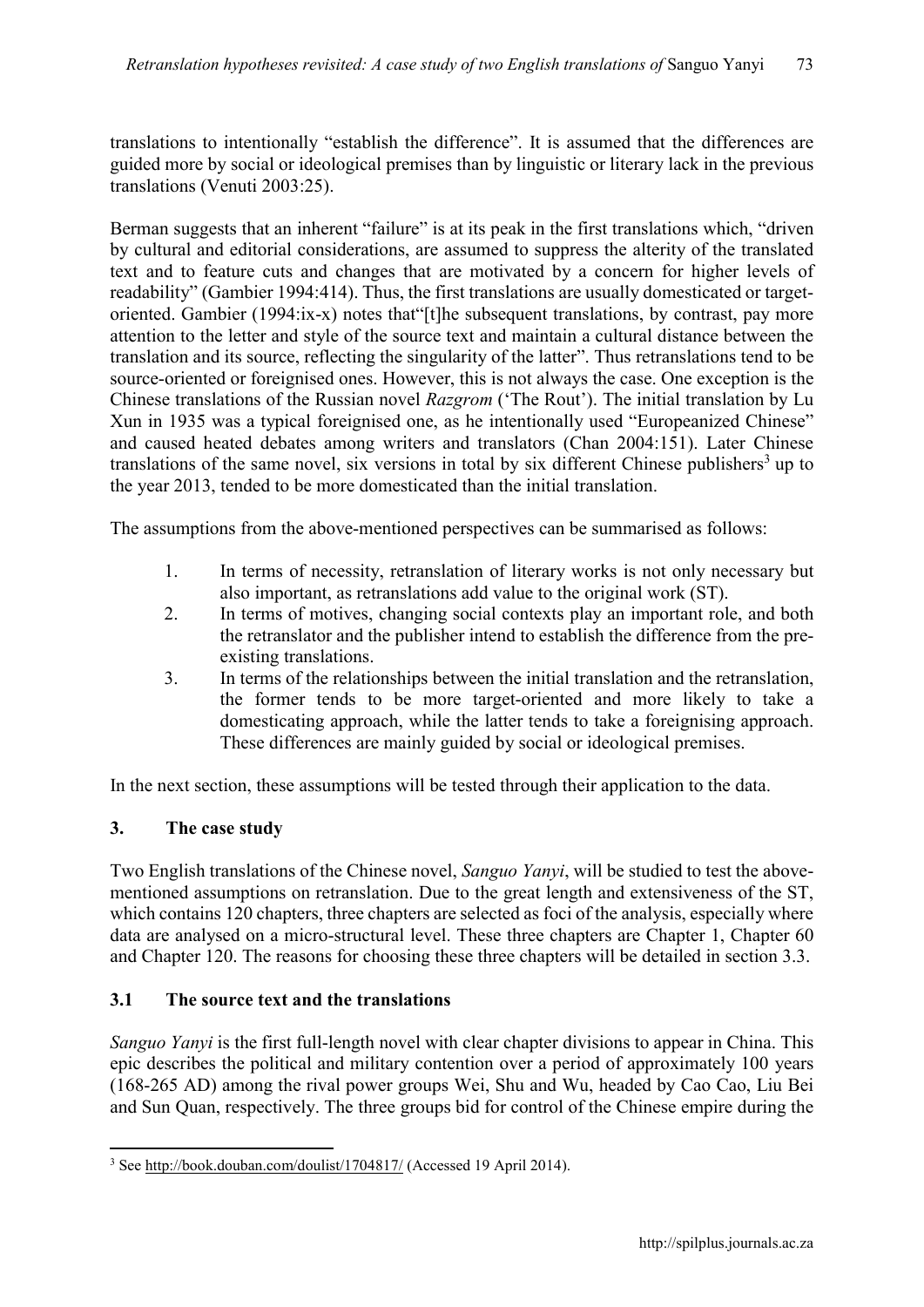Three Kingdoms period, one of the most tumultuous and fascinating periods in Chinese history. The authorship of *Sanguo Yanyi* has been traditionally attributed to Luo Guanzhong (c.1300- 1400) whose life and works are still largely unknown. The Chinese novel that originated from story-telling had in most cases been a collaborative work in its initial stage of development, and the author(s) was/were largely neglected.

Since its publication about 600 years ago, *Sanguo Yanyi* has arguably been considered the most influential novel on Chinese society. There have been many translations and retranslations of selected chapters of the novel, but, based on the author's investigation, there are only two complete English translations in circulation. The current study is based on two translations of *Sanguo Yanyi*, namely Brewitt-Taylor's (2002) translation entitled *Romance of the Three Kingdoms*, and Roberts' (1994) translation entitled *Three Kingdoms: A Historical Novel*.

Brewitt-Taylor's translation was first published by Kelly & Walsh Limited in Shanghai in 1925 as two hardcover volumes. In 1929, the text was reprinted by the same publisher as a popular edition to enable more readers to afford a copy. Thereafter the translation was reprinted in the US by the Charles E. Tuttle Company in Rutland, Vermont, and simultaneously in Tokyo in 1959. Brewitt-Taylor's translation was the first full English translation of this novel.

Charlie Henry Brewitt-Taylor (1857-1938) was an Englishman who went to China in his twenties and worked as an officer for the Imperial Chinese Maritime Customs in a number of cities. He spent most of his adult life in China. In addition to a successful career as a customs official, he also achieved distinction as a scholar. In this study, Charles Henry Brewitt-Taylor will be abbreviated as "B-T" and his translation will be abbreviated as "T1".

Moss Roberts was born in New York and is a Professor of Chinese at New York University. He has also translated a number of other books from Chinese into English, in addition to *Sanguo Yanyi*, on which he is one of the few authorities outside China. Roberts' (1994) translation of *Sanguo Yanyi*, abbreviated in this article as "T2", is the latest complete English translation.

# 3.2 The motives for retranslation

As discussed in section 2.2, motives for retranslation can be analysed with regard to both the translator and the publisher. First, the motives for the initial translation of *Sanguo Yanyi* (i.e. those of B-T) will be briefly discussed.

B-T's translation is the initial translation which was first published in 1925. The motives for the initial translation seemed, in the first place, to be the translator's personal appreciation of the ST. B-T did receive encouragement from some scholars of his time, but whether he received any support from the publisher is not clear. Translating such an extensive work single-handedly is by no means an easy task, and it took B-T about 10 years to complete the project (Cannon 2009:155). The first print of the translation was "especially prepared for the use and education of the Chinese people" (Cannon 2009:154). The translator and publisher at that time intended to address a Chinese readership who wished to learn English by reading English translations of Chinese classics. However, the first print was a relatively expensive hardcover copy which could only be afforded by English-speaking people working and/or living in China who had an interest in exploring Chinese literature or history, and a small number of Chinese readers who wished to improve their English. It should be noted that the target readership that the 2002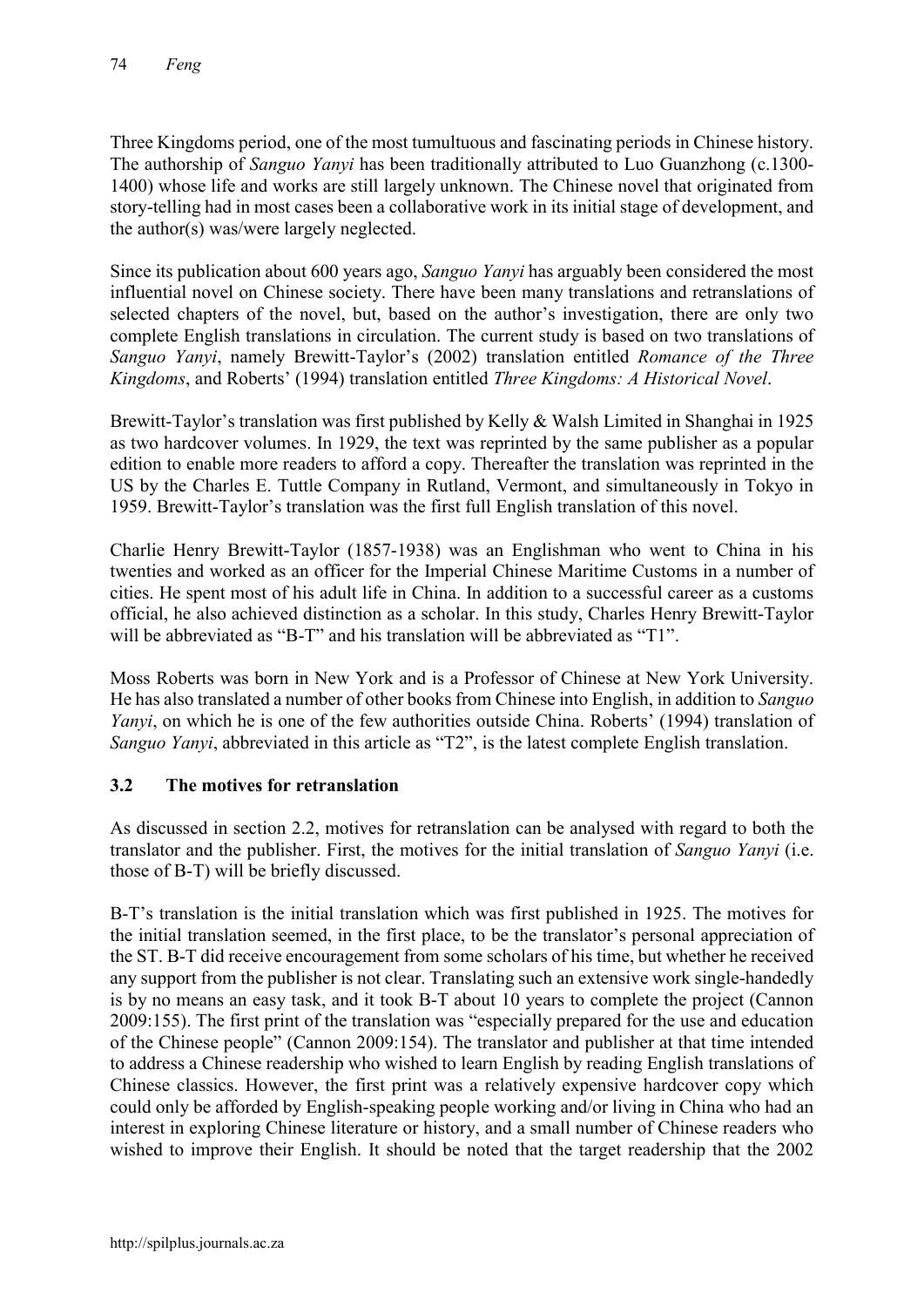reprint of this translation aims to address has changed; judging from the introduction and the preface of this edition, the publisher's target reader is the general Western reader who wants to learn about China.

For Roberts, it can be deduced that there must have been some strong motives to encourage him, as the retranslator, to complete this translation project. In the acknowledgements, he briefly mentions the factors which contributed to his completion of the project. He studied Chinese at university and became interested in sinology. Later on he taught Chinese and philosophy to American students. In 1976, he had an abridged translation of *Sanguo Yanyi* published by Pantheon Books for the purpose of teaching Chinese culture to Americans. Having realised the limitations of the abridged version, he hoped that one day he would have the opportunity to translate the entire text. He got the opportunity in 1982 when Beijing's Foreign Languages Press made him the offer to translate the whole novel. At the invitation of the publisher, he spent one year (1983-1984) in Beijing focusing on the translation. He was granted a fellowship by the National Endowment for the Humanities which enabled him to devote 15 months (1985-1986) purely to his translation. A number of scholars from China and the US also offered him academic support. In 1994, the translation was completed and published jointly by Foreign Languages Press in Beijing and the University of California Press. Foreign Languages Press is a publishing house which aims to promote Chinese culture in foreign languages. The initial purpose of this retranslation thus seemed to be to address a readership outside China who is interested in Chinese studies. This version was also reprinted several times to meet the needs of Chinese learners of English. This issimilar to the function of the second print of T1, a popular and relatively cheap edition to meet the needs of more Chinese learners of English.

B-T's translation must have been available at the time when Roberts was teaching Chinese in the US. Roberts (1994) mentioned in the acknowledgements of his complete translation that he had read B-T's translation:

> A word of recognition is also due to C.H. Brewitt-Taylor, whose 1925 translation of *Three Kingdoms* I read long before gathering enough Chinese to confront the original.

Roberts did not use B-T's translation for his students; instead, he first translated some chapters himself, which then led to the publication of the abridged version. This shows that the readership this retranslation of the novel is intended to address is that of Western learners of Chinese.

In this case, it is the combination of the wishes of both Roberts and the publishers that made the retranslation possible. However, the major driving force behind the completion of the retranslation must have been the publishers. Without their support, especially financially, Roberts would not have completed the translation. Even if he did eventually translate the novel without the support of the publishers, we can assume it would have taken him more years to finish the project.

From the publisher to the readership, from an old, semi-colonised and semi-feudal China to a new, independent and opened-up China, the social contexts had obviously experienced great changes during the period of time when Roberts did the retranslation (the 1980s to the 1990s). In the time of the first English translation by B-T, the ST *Sanguo Yanyi* was a very popular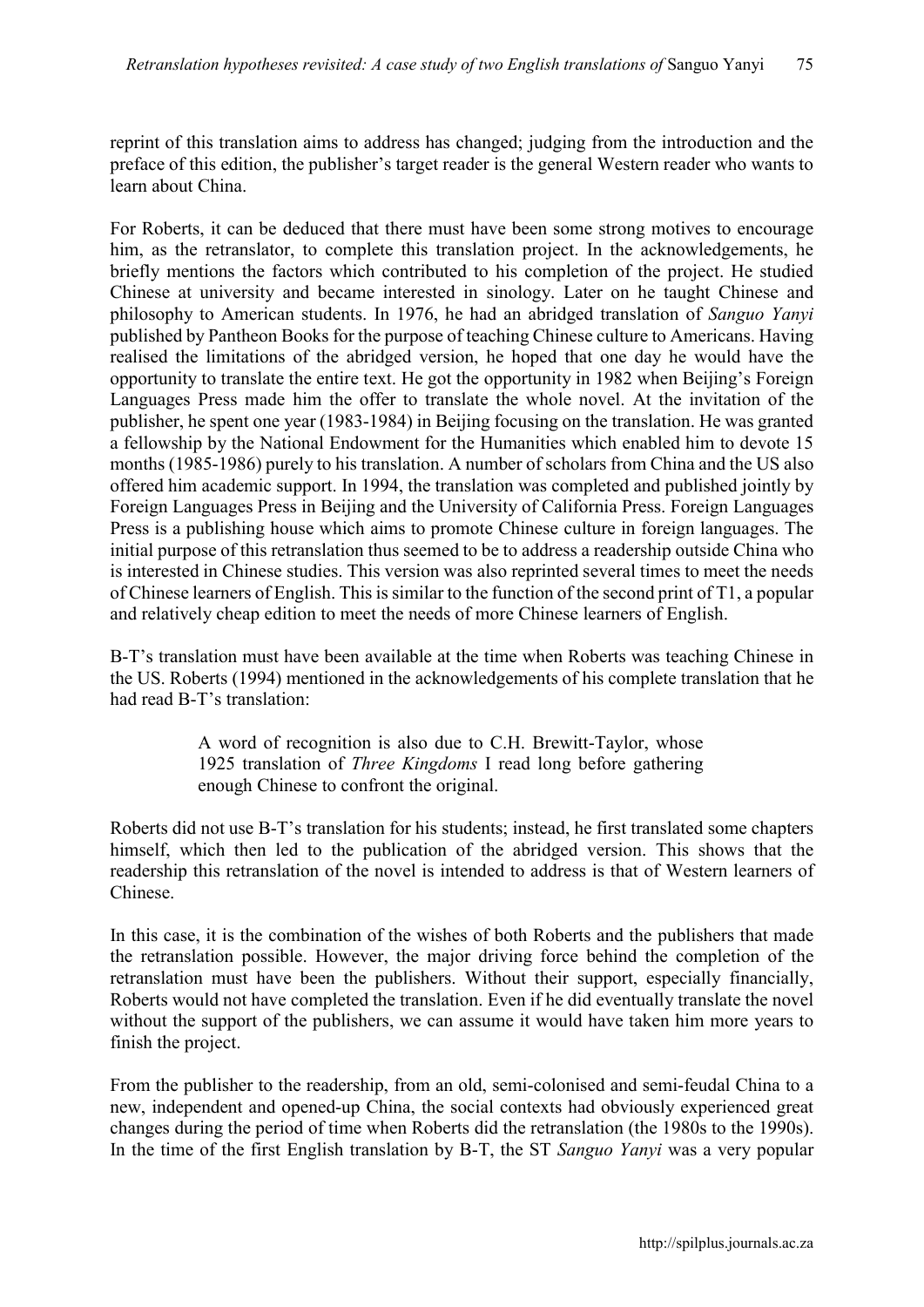novel among Chinese readers. Influential as it was, however, the novel was not considered part of important and serious texts that normally included poetry, prose and philosophical writings. B-T attempted to promote the status of popular Chinese literature in the English-speaking world. In the 1980s and 1990s, when Roberts's retranslation was conducted and published, the status of the novel was already promoted as one of the literary genres worthy of serious study. Therefore, Roberts received more support for the work.

# 3.3 A comparison between the two translations from a structural point of view

In this section, a comparison will be made to describe the differences and similarities between the initial translation by B-T, and the retranslation by Roberts. Examples and tables are provided to illustrate the findings. The reasons for the differences which arose will be investigated to verify the relevant assumptions.

As previously mentioned, for the purposes of this study, three chapters (Chapters 1, 60 and 120) and their corresponding translations were selected as the foci of the analysis. The length and extensiveness of these chapters were considered before they were selected for analysis. The three selected chapters total 46.5 pages (excluding endnotes; 53 pages including endnotes).

In consideration of the plot of the novel, the first and the last chapters are important since they reflect how the Han Empire was divided at its end into three kingdoms, and how the country was united again under the Empire of Jin. In the first chapter, the four major characters of the novel, Cao Cao, Liu Bei, Guan Yu and Zhang Fei, are introduced. The last chapter recounts how the new Jin Empire defeats the Kingdom of Wu and captures its king. The first and last chapters were therefore selected because of their importance in the novel, as well as their richness of cultural elements such as official ranks, reign-titles, allusions, idioms, metaphors, etc. Furthermore, there are many proper names and culture-specific elements in these two chapters.

Other factors, such as those reflecting strategies of dealing with culture-related references and degrees of consistency, were also taken into consideration in the selection of chapters as the foci of the analysis. Chapter 60 was chosen for three reasons: firstly, this chapter is right in the middle of the book, and by studying and comparing the relevant items in this chapter and the other two chapters, the consistency of the translators' use of strategies or adoption of approaches can be determined. Secondly, this chapter contains numerous dialogues, which is the key method used to portray characters in traditional Chinese novels. These dialogues or direct speeches provide material for analysis regarding the strategies adopted by the two translators. Finally, in terms of the plot, Chapter 60 includes some important events which are crucial to Liu Bei's successful invasion of the west province, which is later to become the base of the Kingdom of Shu.

The method used to compare the two translations is based on the Synthetic Scheme for Translation Description (see Table 1) suggested by Lambert and van Gorp (1985).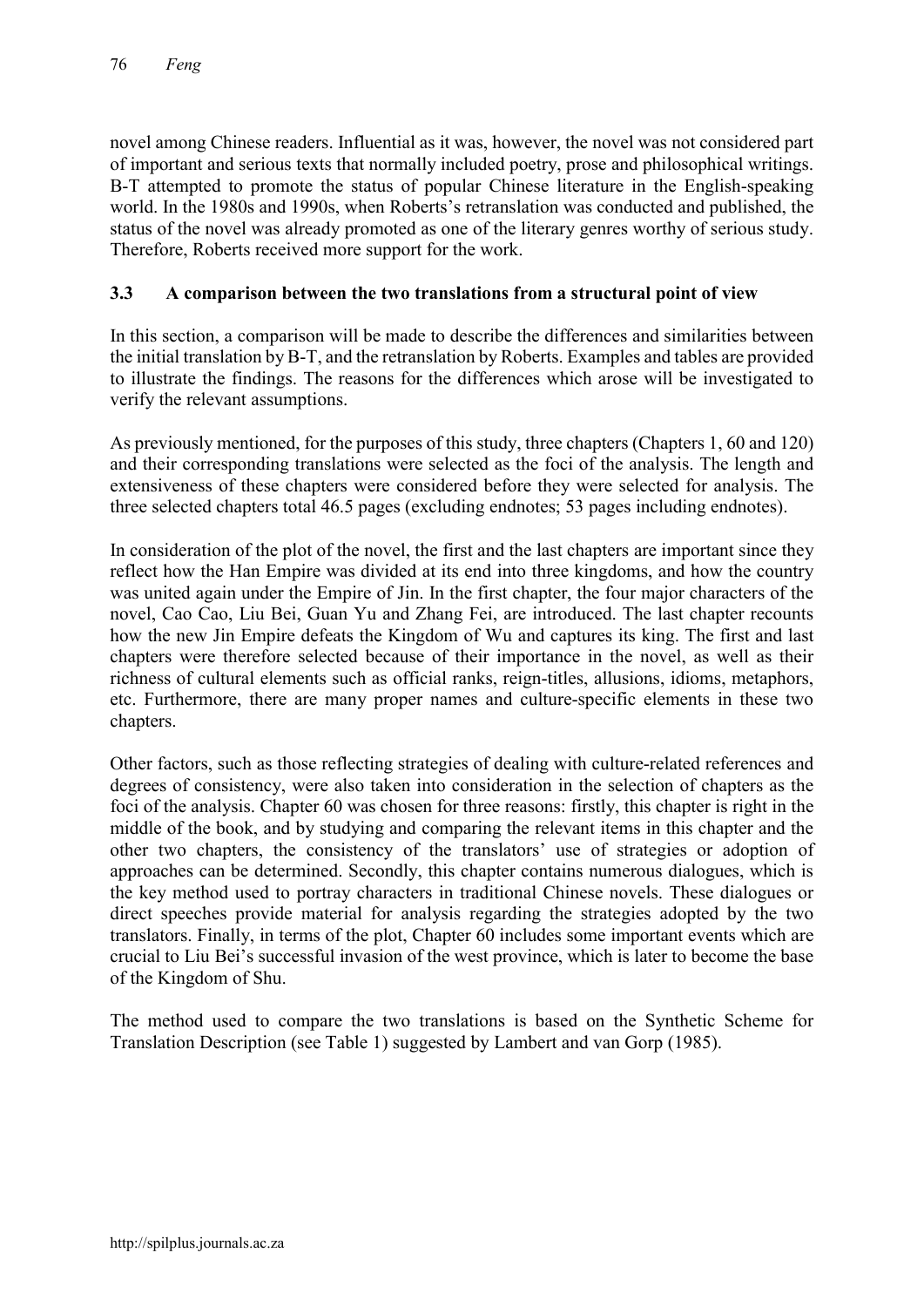| Category               | <b>Aspects</b>                                                    |
|------------------------|-------------------------------------------------------------------|
| Preliminary data       | information on title page, paratexts, general strategy            |
| Macro-level structures | the division of the text, titles and presentation of the chapters |
| Micro-level structures | translation shifts: lexical, grammatical patterns, word use       |
| Systemic context       | intertextual relations, norms                                     |

Table 1. Lambert and van Gorp's (1985) Synthetic Scheme for Translation Description

In the following sections, the original category has been changed a bit by combining the preliminary data and the macro-level structures so that only the macro-structural and microstructural features of the translations will be compared.

#### 3.3.1 Macro-structural features

In terms of the macro-level structures, the aspects to be compared and analysed include: the title, title page and paratexts; general strategy; division of the text; titles of chapters; and the relation between types of narrative, dialogue, description.

## 3.3.1.1 The title, title page and paratexts

The title of T1 is *Romance of the Three Kingdoms*. In T2 *Three Kingdoms* is adopted as the main title, primarily in order to differentiate it from the previous translation. The subtitle *A Historical Novel* is provided to differentiate it from *Records of the Three Kingdoms*, which is believed to be the main source from which the original novel drew material.

T1 appears as two paperback volumes. The volume number is printed on both the front cover and on the title page inside the book. On the cover page, the title of T1, *Romance of the Three Kingdoms,* is printed in large letters in a bilingual format. Next to this on the left is the original Chinese title in traditional Chinese characters printed in a vertical direction, which had been the customary manner of printing Chinese texts before 1919. At the bottom, the names of the author, translator, and writer of the introduction are printed in smaller letters. The name of the publisher is printed at the bottom on the left side in very small letters, indicating it as a "classic". The same information, except for the Chinese title, is repeated on the second page of the book.

T2 is a hardcover in three volumes. Each of the three volumes has a book jacket. The translated title, *Three Kingdoms,* is printed on the front cover together with a picture of the main characters. The original title in Chinese is printed on the front page of the hardcover, hidden underneath the book jacket. The title and the subtitle, volume number and the names of the publishers appear on the spine. On the flaps of the book jacket the following information is contained: the full title; a brief introduction to the author, the translator, the person who wrote the foreword, the novel and its current translation. On the second page, inside the book, the full title, author's name, translator's name and full names of the publishers are printed.

On the back cover of T1 is a brief comment on the novel which reads "One of the greatest and best-loved works of popular literature", as well as a short introduction to the novel itself. There is an introduction written by Robert E. Hegel and a short note from the translator. The few notes are either incorporated into the text or placed in brackets following the words.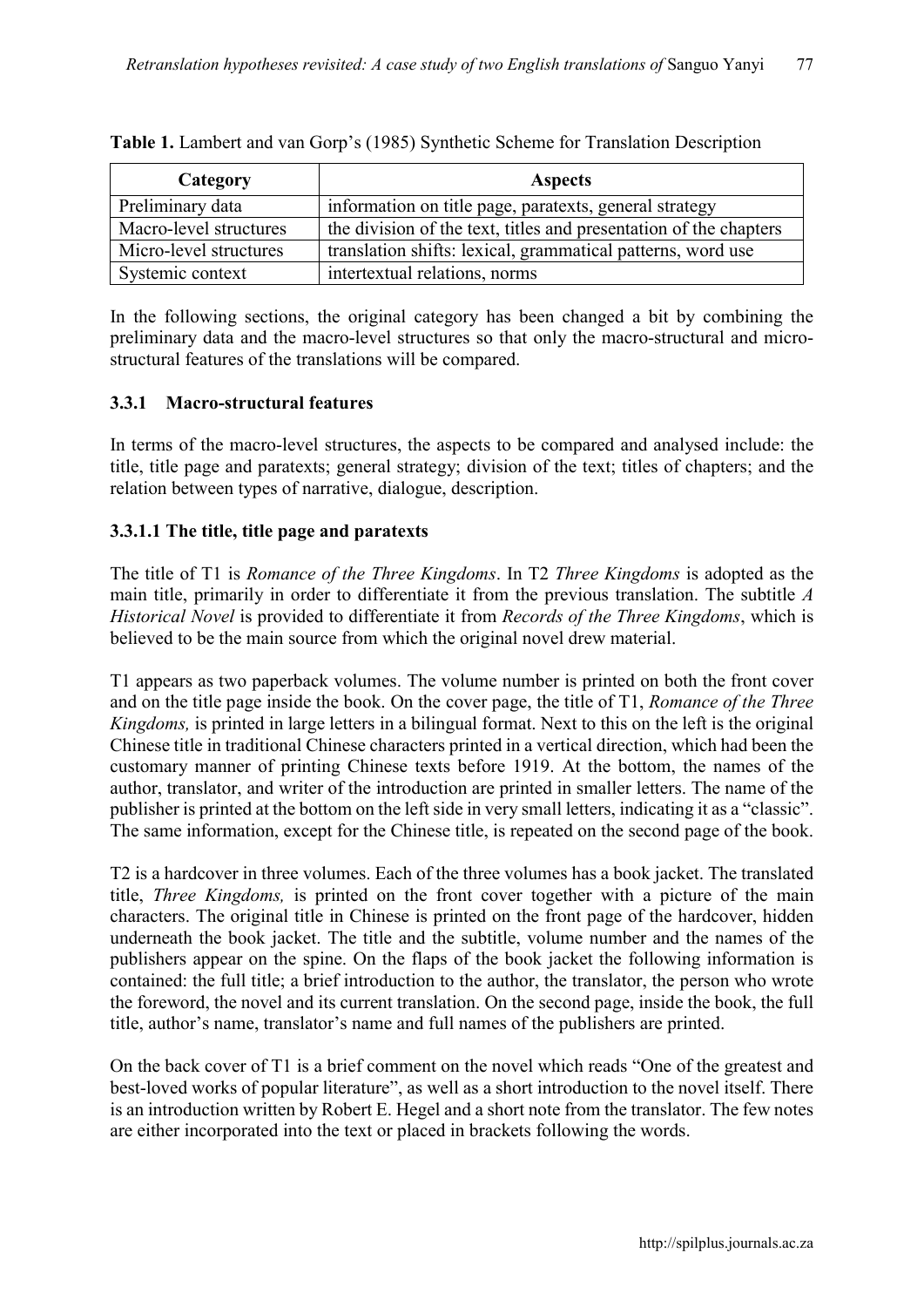In T2, extensive information is provided to help the Western reader understand the translation. The information includes: the translator's acknowledgements; a foreword; a long commentary or afterword; a full set of notes which are grouped by chapter (but all notes are placed at the end of the last volume); a list of principal characters; a dozen illustrations; a list of maps; a chronology of main events; a list of titles, terms and offices; and a short introduction to the translator.

# 3.3.1.2 General strategy

Both translations are based on the same version of the ST and both are complete translations, though more omissions are identified in T1 than in T2. Two notable omissions found in the selected chapters from T1 include a poem at the beginning of the book, and a paragraph at the end of the last chapter stating the death years of the kings.

The word count includes all the words in both the selected texts and the notes to these texts. Both translators use more or less the same number of words. For Chapters 1 and 120, Roberts uses about 800 more words (as notes) to explain background knowledge and culture-specific references, but uses fewer words than B-T to translate Chapter 60 (see Table 2).

|    | <b>Chapter 1</b> | <b>Chapter 60</b> | <b>Chapter 120</b> |  |
|----|------------------|-------------------|--------------------|--|
| SТ | 4639             | 7303              | 5529               |  |
| Т1 | 4667             | 7204              | 6169               |  |
| T2 | 5544             | 7160              | 6924               |  |

Table 2. Number of words in the selected source texts and the target texts

## 3.3.1.3 Division of the text

The ST is not divided into many paragraphs, and many dialogues – usually short and brief – are packed into one paragraph. This format of the ST is changed to a large extent in both translations. In T1, the format of the ST is treated more freely: a paragraph is split into many smaller paragraphs, and many of the single-sentence dialogues are treated as separate paragraphs (see Table 3). T2 remains relatively closer to the ST than does T1. In this respect, T1 seems to have taken a domesticating approach while T2 can be considered to have taken a more foreignising approach. This confirms the third assumption discussed in section 2.3.

| <b>Table of Fullitted of purugraphs in the selected source texts and the target texts</b> |                  |            |                    |
|-------------------------------------------------------------------------------------------|------------------|------------|--------------------|
|                                                                                           | <b>Chapter 1</b> | Chapter 60 | <b>Chapter 120</b> |
|                                                                                           |                  |            |                    |
|                                                                                           |                  | 76         | 40                 |

**T2** 43 49 55

Table 3. Number of paragraphs in the selected source texts and the target texts

## 3.3.1.4 Titles of chapters

The title of each chapter in the ST is a neat couplet – an attempted summary of the corresponding chapter. In terms of the format, capital letters and Roman numerals are used in T1. This achieves an element of antiquity, attempting to bring the translation closer to the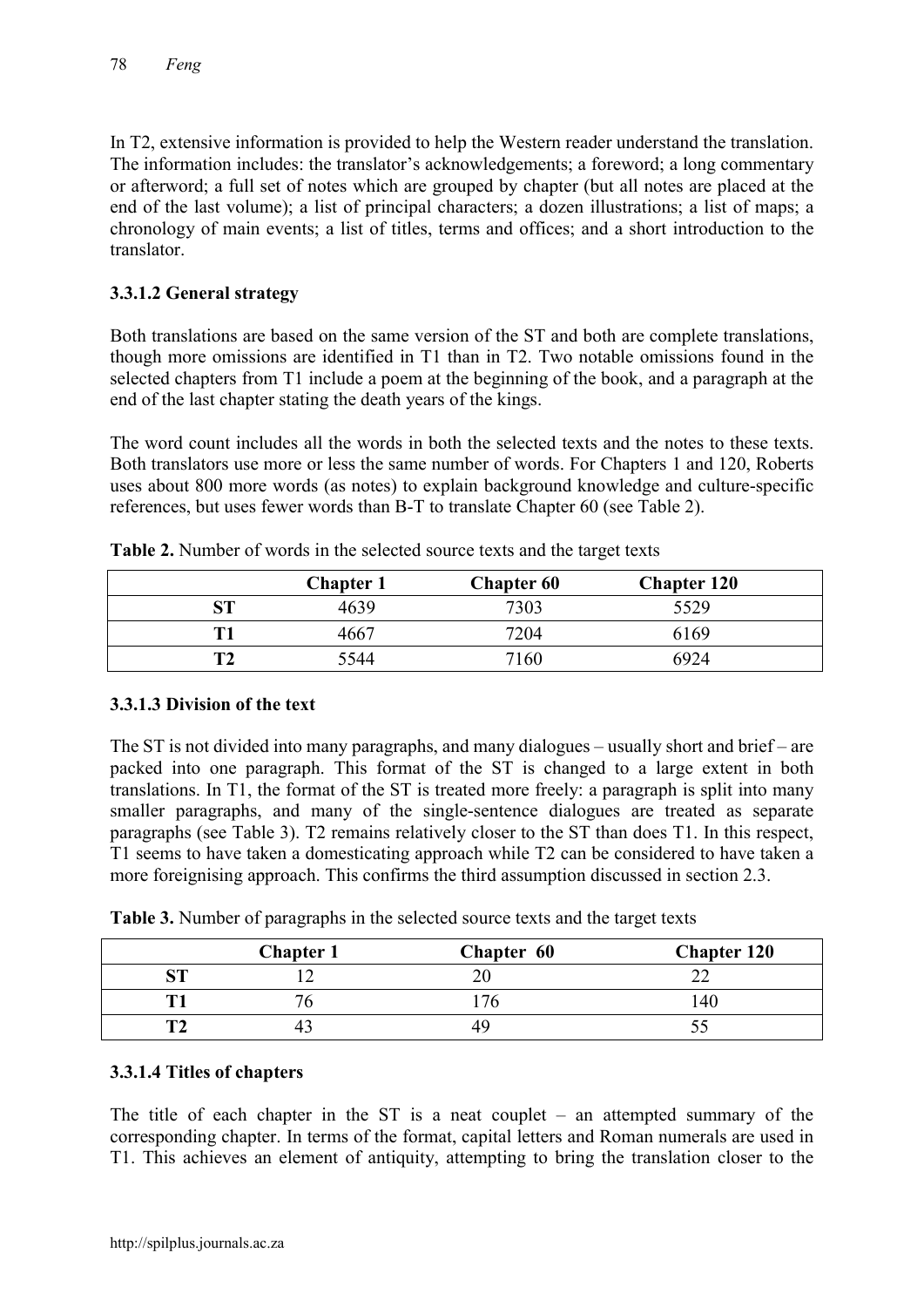original which was written about 600 years ago. In T2, the titles are printed in a standard, contemporary way, intending to address the contemporary English readership; this seems to be an attempt at domesticating the text. On the whole, T2 seems to be more foreignised than T1 but with regard to some elements, such as chapter titles, it seems that T2 is more domesticated. When translating these titles, it appears that both translators attempted to keep the original "flavour" of the ST by taking a foreignising approach (see Table 4), but neither has achieved the same structural effect as that found in the ST, which is a neat, well-designed couplet unique to the Chinese language.

| <b>ST</b>      | 第一回 宴桃园豪杰三结义 斩黄巾英雄首立功                                       |  |  |
|----------------|-------------------------------------------------------------|--|--|
| T1             | <b>CHAPTER I</b>                                            |  |  |
|                | FEAST IN THE GARDEN OF PEACHES: BROTHERHOOD                 |  |  |
|                | <b>SWORN</b>                                                |  |  |
|                | SLAUGHTER OF REBELS: THE BROTHERS HEROES                    |  |  |
| T <sub>2</sub> | Chapter 1                                                   |  |  |
|                | Three Bold Spirits Plight Mutual Faith in the Peach Garden  |  |  |
|                | Heroes and Champions Win Honors Fighting the Yellow Scarves |  |  |
| <b>Direct</b>  | The First Chapter                                           |  |  |
| translations:  |                                                             |  |  |
|                | Feast [in] the Peach Garden Heroes Three Swear Brotherhood  |  |  |
|                | Slaughter the Yellow Scarves the Heroes Wins Top Honours    |  |  |

Table 4. Translation of chapter titles

## 3.3.1.5 Relation between types of narrative, dialogue and description

In most cases, both T1 and T2 deal with the narratives, dialogues and descriptions as they appear in the ST. However, in terms of effect, as illustrated in Example 1, there seems to be little difference between the two translations.

*Example 1 (Chapter 1):*

- ST: 玄德曰:"此天佑我也!"三人出庄迎接。
- T1: "Thus does Heaven help us," said Yuan-te and the three brothers went forth to welcome the merchants.
- T2: "This must mean that the Heaven is with us," said Xuande, as the three brothers went forth to greet the men.

(Direct translation: 'Xuande said: "This must mean the Heaven is helping us!" [as] the three brothers went out of the manor to meet the [men]')

T1 uses narratives to translate dialogues and monologues more often than T2, as illustrated in Example 2. This example indicates that T2 is more source-oriented, at least in terms of sentence structure.

*Example 2 (Chapter 60):*

- ST: 璋曰:"公所谋,深于吾有益。"次日,上马出榆桥门。
- T1: So spoken Chang Sung and the Prefect replied that he knew the plan was for his advantage. Whereupon he mounted his horse to ride out to Elm Tree Bridge.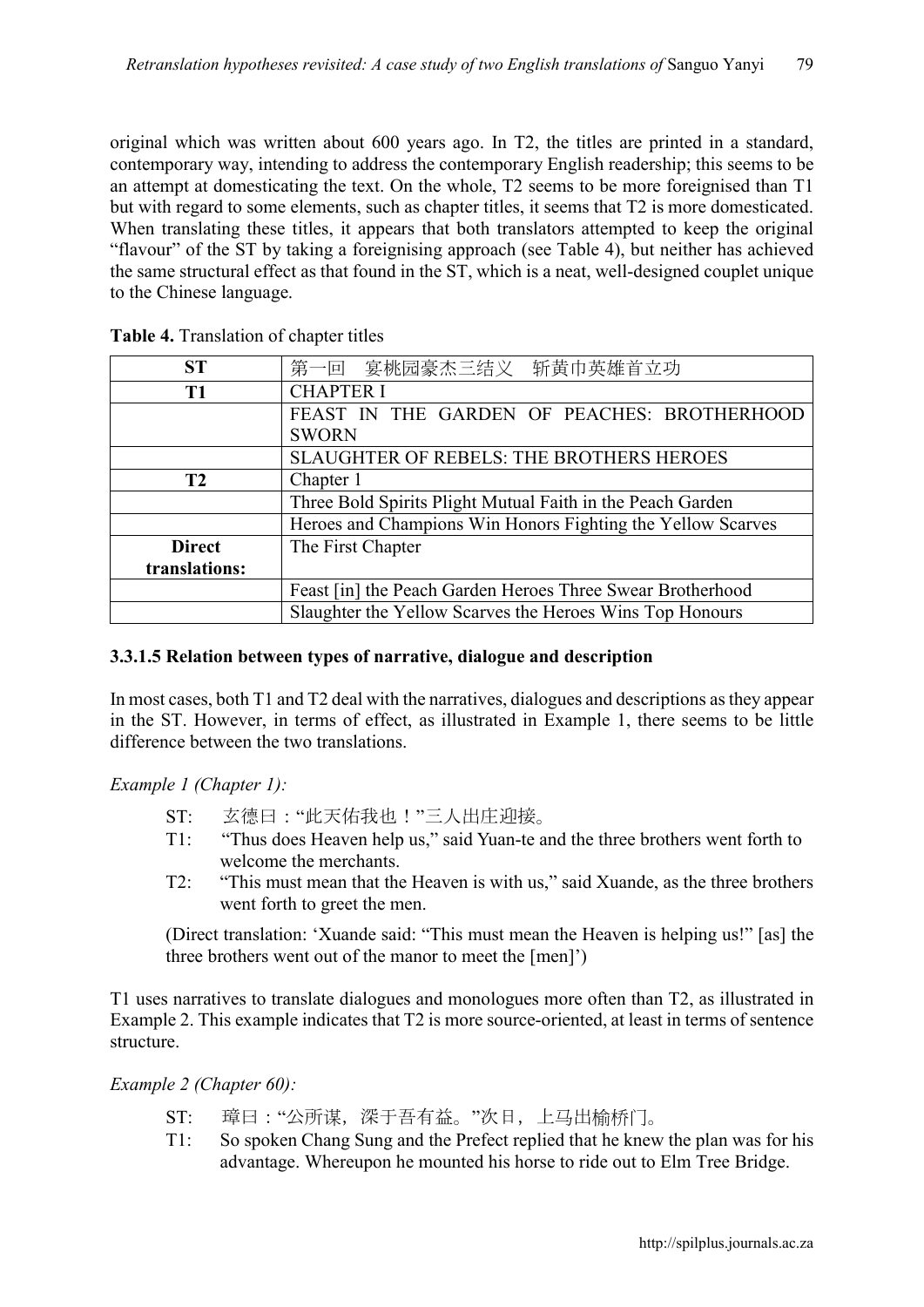T2: "Your planning," Liu Zhang said, "serves my interest profoundly." The next day Liu Zhang rode to Elm Bridge Gate.

(Direct translation: '[Liu] Zhang said: "Your planning serves my interest profoundly." The following day, [Liu Zhang] mounted horse to ride out to Elm Bridge Gate.')

It must be pointed out that most of the dialogues or monologues which were transformed into narratives in T1 are not the key dialogues which reflect the personalities of the characters. However, these examples still indicate that, in terms of format, T1 is less faithful to the ST than T2.

# 3.3.2 Micro-structural features

The micro-structural aspects to be compared in this section include the selection of words; omissions and explications; translation of the number of troops; translation of proper names, units of measurement, titles of emperors, and ranks of officers or officials.

# 3.3.2.1 Vocabulary

The ST was written in the  $14<sup>th</sup>$  century, hence the vocabulary is largely archaic. In T1, old words are used from time to time, and more modern English words are used in T2. In Example 3, the dated phrase "ere long" is used in T1 whereas T2 uses "soon". The use of archaic words in T1 indicates that, in terms of vocabulary, T1 is closer to the ST than T2. The use of more modern English words in T2 verifies the assumption that "the ageing of translations and the need for new translations are also associated with 'language change and the need to update the wording and terminology used in earlier translations'" (Hanna 2006:194. cf. Section 2.2).

*Example 3 (Chapter 120):*

- ST: 华覈出朝叹曰:"可惜锦绣江山,不久属于他人矣!"
- T1: "It is pitiful," said he, "*Ere long* our beautiful country will pass to another."
- T2: Hua He left the court and uttered a deep sigh. "Alas," he said, "These hills and streams that nature made so lovely are *soon* to pass to another's hands."

(Direct translation: 'Hua He left the court and sighed: "Pitiful that such lovely and beautiful rivers and mountains will soon belong to others".')

## 3.3.2.2 Omissions and explications

In T1, lists of proper names and places are not always fully translated, however in T2 these lists are all translated word-for-word (see Example 4).

*Example 4 (Chapter 1):*

- ST: 青、幽、徐、冀、荆、扬、兖、豫八州之人,家家侍奉大贤良师张角名字。
- T1: With the growth of the number of his supporters grew also the ambition of the "Wise and Good." He dreamed of empire.
- T2: Great and Worthy Teacher, was hailed throughout the eight provinces of the realm – Qingzhou, Xuzhou, Jizhou, Jingzhou, Yangzhou, Yanzhou, and Yuzhou.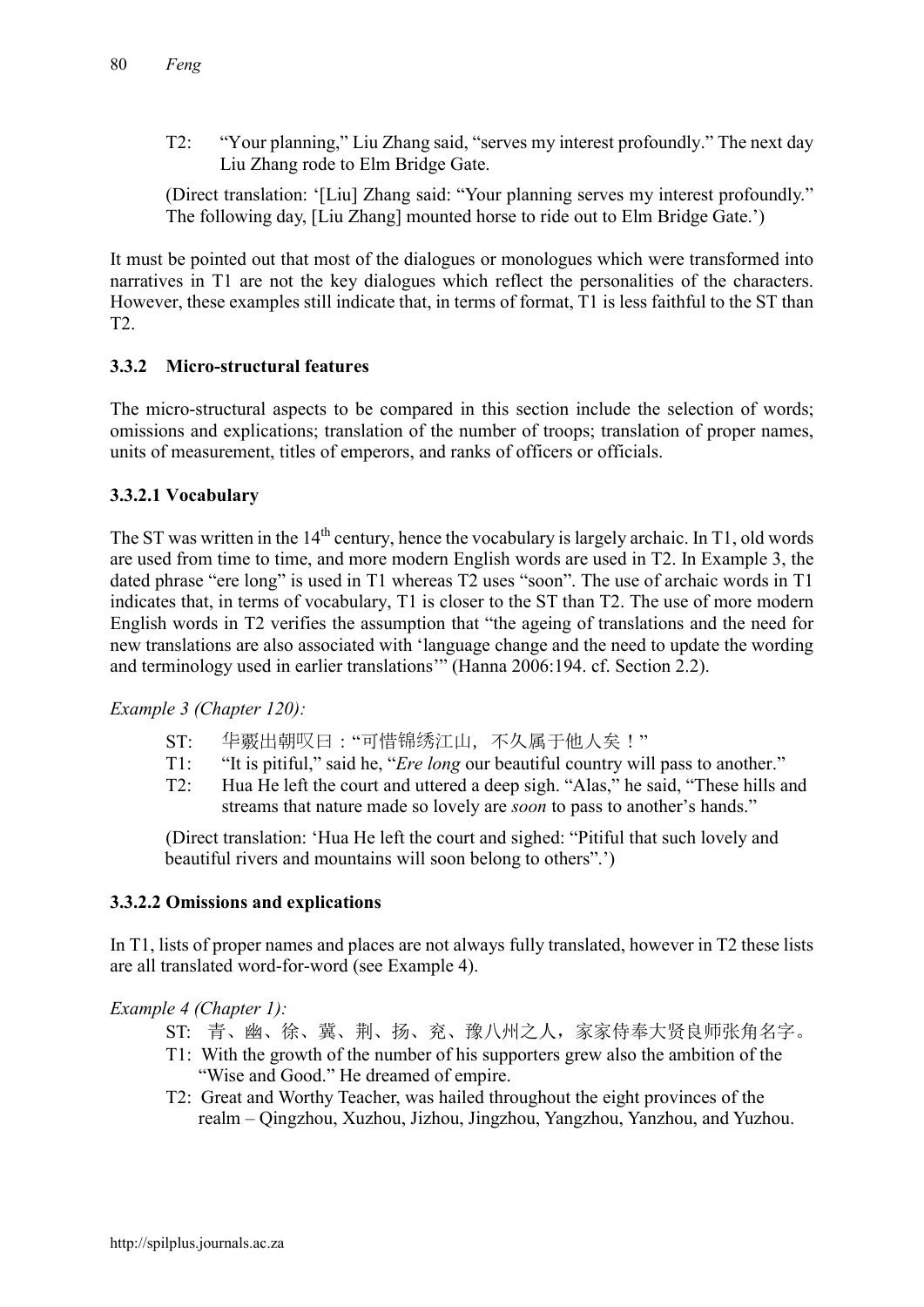(Direct translation: 'Every household from Qingzhou, Xuzhou, Jizhou, Jingzhou, Yangzhou, Yanzhou, and Yuzhou enshrined the Great and Worthy Teacher Zhang Jiao.')

These proper names in translation actually do not make much sense to most of the target readers. This indicates that a more foreignising approach is taken in T2, while T1 is obviously a more domesticated translation.

Berman (2000:289) notes that, in a translation, "[t]he explicitation can be the manifestation of something that is not apparent, but concealed or repressed, in the original". In both T1 and T2, explicitations are made to introduce background knowledge or cultural-specific items (see Example 5). In T1, the extra background information is incorporated into the text, but in T2 the provision of footnotes is the major method utilised to provide this information. The latter reflects the translator's intention to make the translation a scholarly work for study instead of just a popular novel to read for fun. With the use of footnotes, T2 also becomes much more visible as a translation.

## *Example 5 (Chapter 1):*

- ST: 光和元年,雌鸡化雄。
- T1: Another evil omen was recorded ten years later, when the reign-title was changed: certain hens suddenly developed male characteristics, a miracle which could only refer to the effeminate eunuchs meddling in affairs of State.
- T2: In the first year of Radiant Harmony (Guang He) hens were transformed into roosters.<sup>4</sup>

(Direct translation: 'First year Guang He, hens [were] transformed into roosters.')

The endnote as extra background information appears in T2 to show the translator's attempt at keeping his translation as close as possible to the ST, which could be considered as the adoption of a more foreignising approach. Removing the explanations from the body of the text enables the reader, who does not seek extra information, to read more smoothly. For those who need or want to explore further, the note provided by the translator can be useful.

#### 3.3.2.3 Translation of the numbers of troops

While T2 treats the numbers of troops very faithfully, T1 uses a variety of ways to deal with them. Words used in T1 to translate the numbers include "huge", "goodly", "large", "legion", "company", "score", etc. In some cases (about 20% according to the data of the three chapters), numbers are ignored and omitted, where B-T might have regarded them as unimportant. In fact, in the ST, which is a novel instead of a historical record, not all of these numbers are precise figures, so it is not improper to translate them in a flexible way (see Table 5). Again, this indicates that the two translators used different strategies, namely one of a more liberal nature in T1, and one of a more literal nature in T2.

 $\overline{\phantom{a}}$ <sup>4</sup> The endnote provided in T2 is omitted here.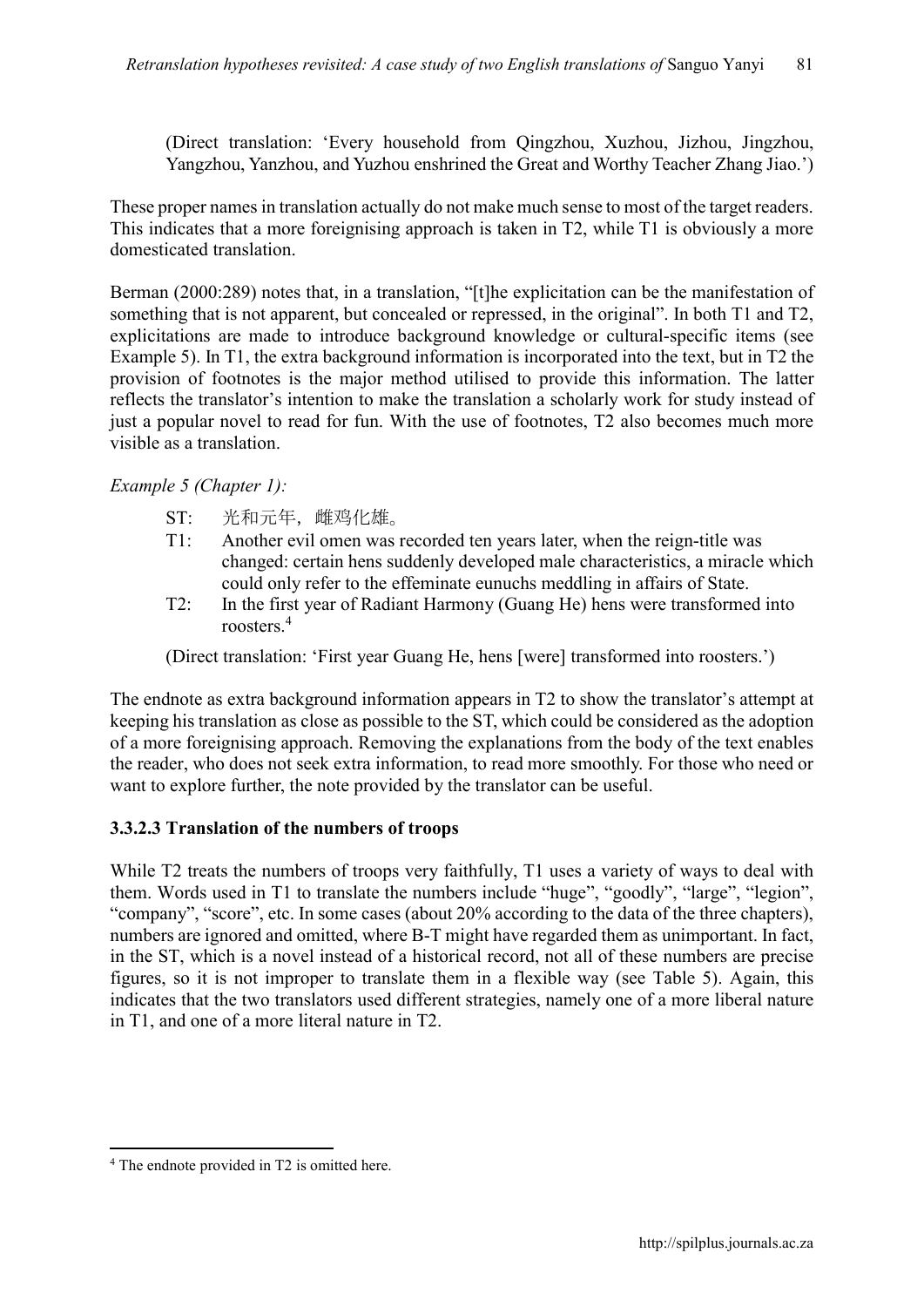| <b>Chapter</b> | <b>ST</b>      | T <sub>1</sub>  | T <sub>2</sub>                       |
|----------------|----------------|-----------------|--------------------------------------|
|                | 兵五万            | a huge army     | fifty thousand men                   |
|                | 一千军            | a goodly party  | one thousand men                     |
| 60             | 五万             | five legions    | Fifty thousand                       |
| 60             | 三万人马           | a great company | thirty thousand soldiers             |
| 引兵十万<br>120    |                |                 | lead a force of one hundred thousand |
| 120            | the men<br>八百军 |                 | eight hundred sailors                |

Table 5. Numbers of troops

# 3.3.2.4 Translation of proper names

In T1, the Wade-Giles system is used to transcribe proper names. Wade-Giles was the main system of transcription of proper names and cultural items from the Chinese language in the English-speaking world for most of the  $20<sup>th</sup>$  [century.](http://en.wikipedia.org/wiki/20th_century) Specifically, the Wade-Giles system is the representation of the unaspirated-aspirated stop consonant pairs using apostrophes, for example *p*, *p'*, *t*, *t'*, *k*, *k'*, *ch*, *ch'*. <sup>5</sup>

In T2, however, Pinyin is used to transcribe proper names. This is a Romanised system functioning to annotate standard Chinese pronunciation with Roman letters. The system was adopted in 1979 by the [International Organization for Standardization](http://en.wikipedia.org/wiki/international_organization_for_standardization) (ISO) as the standard Romanisation for modern Chinese (ISO-7098:1991). Roberts' translation received support from the Beijing-based publisher Foreign Languages Press, so the use of Pinyin would have been one of their requirements. Table 6 shows that T1 used the old phonetic system while T2 used the new system. In this case, the changing social contexts clearly play an important role, as stated in the second assumption in section 2.

|           | <b>Surname</b> | Given name | <b>Courtesy name</b> |
|-----------|----------------|------------|----------------------|
| <b>ST</b> | 刘              | 备          | 玄德                   |
| T1        | лu             | Pei        | Yuan-te              |
| T2        | лu             | Bei        | Xuande               |

| Table 6. Personal names |  |
|-------------------------|--|
|-------------------------|--|

For a person who speaks a European language, it might be easier to spell some of the Chinese sounds by using the Wade-Giles system. However, the sounds represented in Pinyin can be pronounced in a more correct way, i.e. the names in Table 6 are spelled closer to their Chinese sounds when Pinyin is employed, as in T2.

 $\overline{\phantom{a}}$ <sup>5</sup> See http://www.newworldencyclopedia.org/entry/Wade-Giles (Accessed 29 April 2014).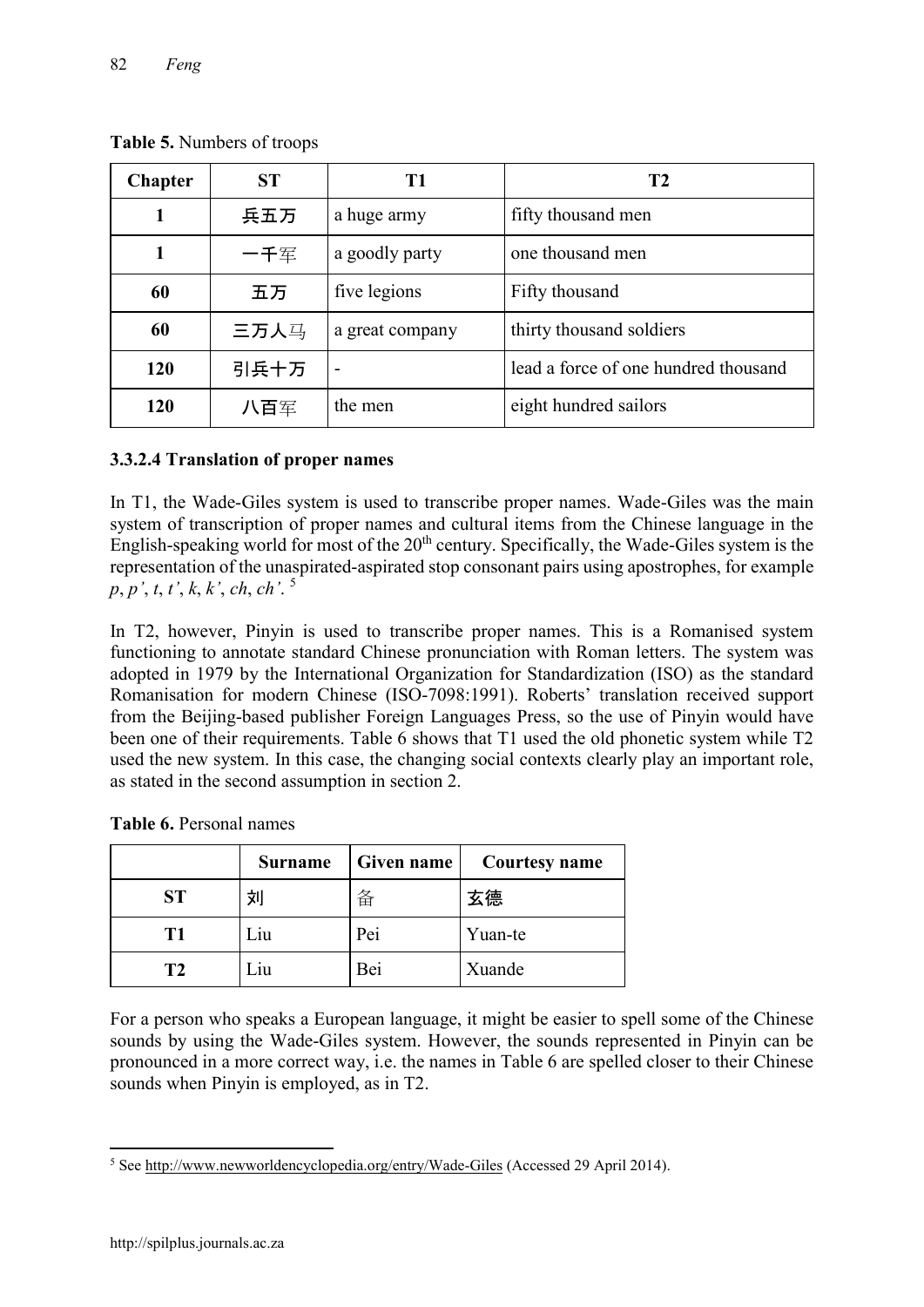## 3.3.2.5 Units of measurement

In both translations, all the units in the selected texts are translated using either transcription (两 to *liang*, 里 to *li*) or assimilation (两 to *ounce*, 斗 to *bushel*). However, footnotes for some of the translations are provided in T2 (see Table 7), which reflects the translator's attempt to make it a scholarly work instead of simply a novel to entertain readers. This treatment in T2 also makes the text more accessible to the target reader. The foreignising approach taken in T2 is obvious, which proves the third assumption in section 2 to be true.

|        | <b>ST</b> | <b>Chapter</b> | T <sub>1</sub>                                           | T <sub>2</sub>   |                            |
|--------|-----------|----------------|----------------------------------------------------------|------------------|----------------------------|
| Weight | 两         | 1,60           | liang                                                    | ounce/tael/liang | T <sub>2</sub> gives notes |
| Weight | 斤         | 1              | catty                                                    | jin              | T <sub>2</sub> gives notes |
| Length | 丈         | $\mathbf{1}$   | ten-foot<br>ten-span                                     |                  | T <sub>2</sub> gives notes |
| Length | 里         | 1, 60, 120     | li<br><i>li</i>                                          |                  |                            |
| Volume | 斗         | 60, 120        | bushel<br>bushelful/gallon                               |                  |                            |
| Area   | 八百<br>余顷  | 120            | extensive area<br>some five thousand<br>hectares of land |                  |                            |

Table 7 Units of measurement

## 3.3.2.6 Reign-titles

In T1, the reign-titles are largely ignored, however, in T2, they are explicated through both transcription and word-for-word translation of meanings. In addition, in the last chapter of T2, the corresponding years based on the Gregorian calendar of these reign-titles are also provided as a reference for the reader (see Table 8).

| Table 8. Reign-titles |  |
|-----------------------|--|
|                       |  |

| <b>ST</b> | <b>Chapter</b> | Т1         | T <sub>2</sub>                                  |
|-----------|----------------|------------|-------------------------------------------------|
| 建宁        |                | Chien-Ning | Established Calm (Jian Ning)                    |
| 光和        |                | -          | Radiant Harmony (Guang He)                      |
| 中平        |                |            | Central Stability (Zhong Ping)                  |
| 甘露        | 120            | Kan-lu     | Gan Lu, "Sweet Dew," year 1 (A.D. 265)          |
| 宝鼎        | 120            | Pao-Ting   | Bao Ding, "Precious Tripod," year 1. (A.D. 266) |
| 建衡        | 120            |            | Jian Heng, "Established Balance" (A.D. 269-71)  |

In terms of a title or an office that a person held or was appointed to, in T1, only about half of these titles are translated and the other half are omitted from the translation. Translation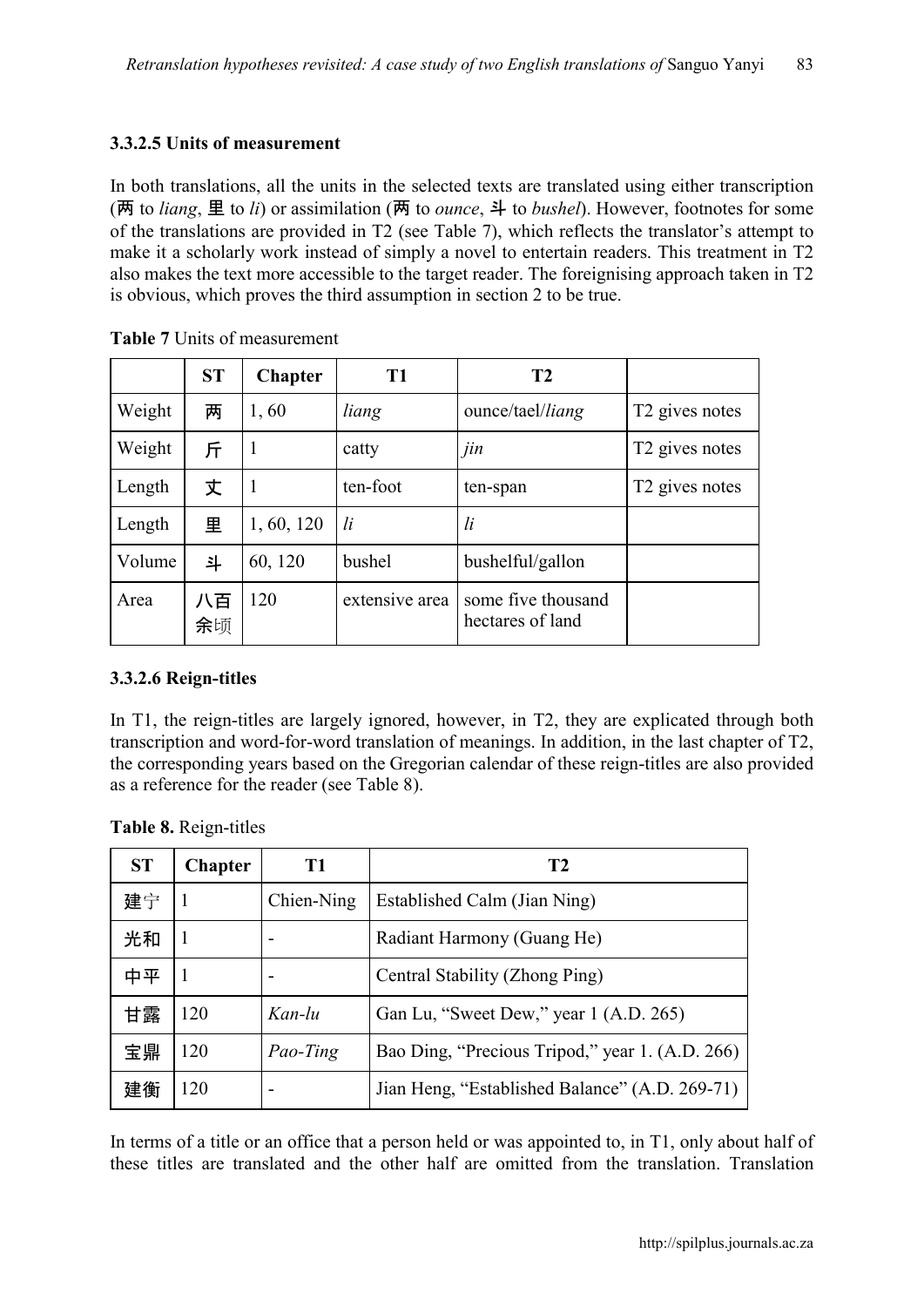strategies used to translate these titles are varied and inconsistent. Sometimes transcription is used, for example 校尉 is transcribed as *Hsio-yu*; but assimilation is used on more occasions, like "General of Cavalry" for 骠骑将军.

All 46 titles in the selected chapters are translated in T2. The translation of these titles, all translated by using assimilation as a strategy, is consistent throughout. A minor issue is that capital letters are not used for a few fixed titles, such as "minister of the interior" and "minister of works".

This comparison reflects that T1 mainly adopted a domesticating approach by omitting or downplaying some of the reign-titles, whereas T2 adopted both a foreignising approach (e.g. by providing transliteration and explanatory notes) and a domesticating approach (e.g. by elaborating on these titles and meaning renditions).

#### 4. Conclusion

In sections 3.1 and 3.2, both macro and micro features of the selected chapters of *Sanguo Yanyi* and their translations have been discussed. The findings from the comparison of the two translations are summarised in Table 9:

| <b>Version</b> | <b>Features</b>                        |  |  |
|----------------|----------------------------------------|--|--|
|                | more domesticated translation          |  |  |
| T1             | reads like a novel                     |  |  |
|                | relatively incomplete and inconsistent |  |  |
|                | sounds archaic                         |  |  |
|                | more foreignised translation           |  |  |
| T <sub>2</sub> | reads like a scholarly work            |  |  |
|                | complete and consistent                |  |  |
|                | addresses contemporary readership      |  |  |

Table 9. A comparison of the features of the two translations

From the concluded features of the two translations, it can be seen that the retranslation is both necessary and important, thus the first assumption summarised in section 2.3 is proved to be true.

In terms of motives for retranslation, summarised in the second assumption in section 2.3, changing social contexts have played an important role in the decision-making of both the retranslator and the publisher who attempted to bring out something different. The initial translation was motivated by the translator's personal appreciation of the work, and the retranslation was motivated by both the publisher(s) and the translator's personal appreciation of the work (cf. section 3.2).

Through the discussions in section 3, and the summarised features listed in Table 9 above, it seems obvious that T1 is generally a domesticated translation and the retranslation, T2, appears to be a foreignised translation. However, the adoption of a domesticating approach is also observed from time to time in T2, e.g. in certain elaborations and the explanatory notes.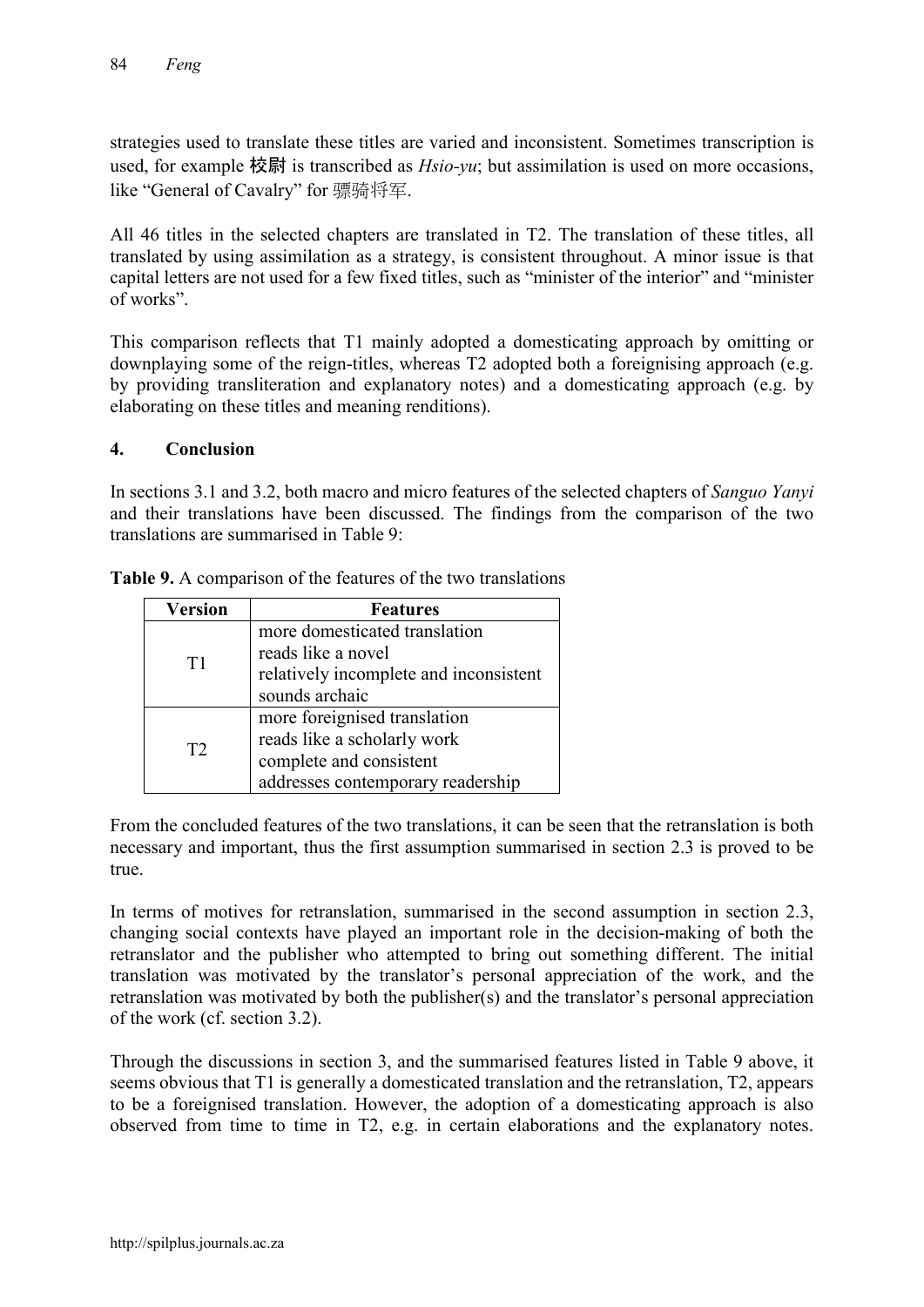Different social premises are suggested to have played the primary role in the different approaches taken by the two translators.

In conclusion, based on the analysis of the examples from the selected chapters in this case study, the three assumptions or hypotheses regarding retranslation have been verified as true, though not all items compared (cf. titles of chapters and vocabulary) clearly support this stand.

#### References

Aaltonen, S. 2003. Retranslation in the Finnish theatre. *Cadernos de Tradução: Tradução, retradução e adaptação* 1(11): 141-159.

Almberg, S.P.E. 1995. Retranslation. In S.W. Chan and D.E. Pollard (eds.) *An encyclopedia of translation Chinese-English English-Chinese*. Hong Kong: The Chinese University Press. pp. 925-929.

Berman, A. 1990. La retraduction comme espace de traduction. *Palimpsestes* 4: 1-7.

Berman, A. 2000. Translation and the trial of the foreign. In L. Venuti (ed.) *The translation studies reader*. London and New York: Routledge. pp. 284-297.

Brewitt-Taylor, H.C. 2002. *Romance of the Three Kingdoms.* Singapore: Tuttle Publishing.

Brownlie, S. 2006. Narrative theory and retranslation theory. *Across Languages and Cultures* 7(2): 140-170.

Cannon, I.C. 2009. *Public success, private sorrow*. Hong Kong: Hong Kong University Press.

Chan, L.T. (ed.) 2004. *Twentieth-century Chinese translation theory: Modes, issues and debates*. Amsterdam: John Benjamins.

Feng, L. 2012. Two English translations of the Chinese epic novel *Sanguo Yanyi*: A descriptive and functionalist study. PhD dissertation. University of Stellenbosch.

Feng, L. (ed.) Forthcoming. *Handbook of Chinese English translation.*

Fu, L. 1951. Preface to the retranslated Chinese version of *[Le Père Goriot](http://en.wikipedia.org/wiki/le_p%25c3%25a8re_goriot)*. In *Fanyi yanjiu lunwenji* (1949-1983) (Selected papers on translation studies). 1984. Beijing: Foreign Language Teaching and Research Press. pp. 80-81.

Gambier, Y. 1994. La retraduction, retour et détour. *Meta* 39(3): 413-417.

Gürçağlar, Ş.T. 2009. Retranslation. In M. Baker and G. Saldana (eds.) *Routledge encyclopedia of translation studies*. pp. 232-235.